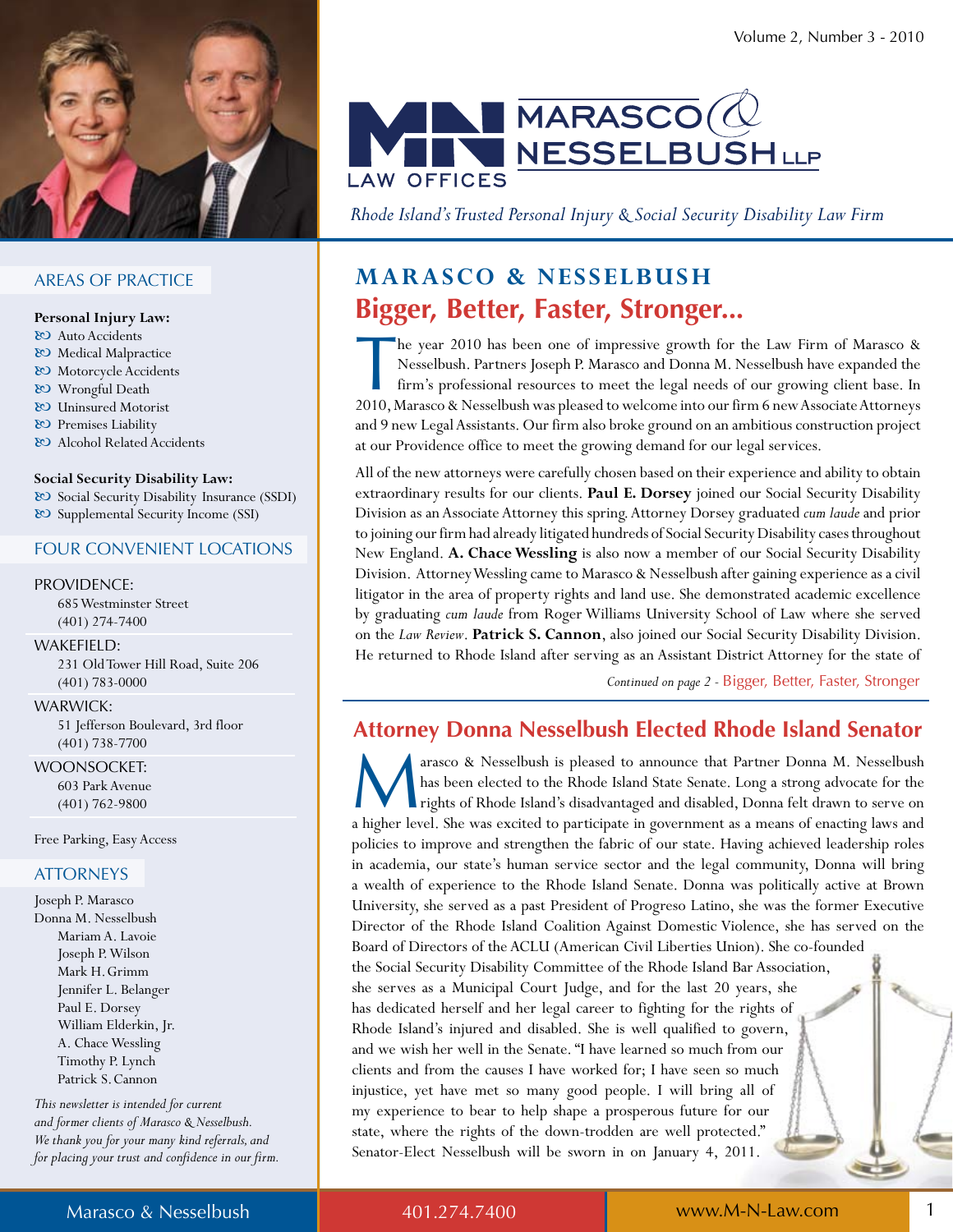# **Marasco & Nesselbush An Extraordinary Social Security Result…Just in time for the Holidays!**

 $\overline{R}$ ecently, a woman turned to Marasco & Nesselbush after previously being represented by another law firm. With **No her** prior attorney, she received a denial of benefits from an Administrative Law Judge. She was suffering from severe carpal tunnel syndrome, complicated by arthritis. She had great difficulty using her hands for any productive activity. Due to the vagaries of Social Security law, in order for her to receive benefits, she needed to prove that she had been disabled since at least 2007.

By the time the client came into our office, she was financially struggling. Having lost before a judge, our attorneys knew that the client would be forever barred from re-filing for disability benefits,

Bigger, Better, faster, stronger - *continued from page 1* 



Paul E. Dorsey



**a. chace Wessling**



**Patrick s. cannon**



**William elderkin, Jr.**



**Timothy P. lynch**

Pennsylvania. Mr. Cannon holds his Juris Doctor from Villanova University School of Law where he served on the *Law Review* and Honor Board.

Our firm also added two Associate Attorneys to its Personal Injury and Medical Malpractice Division. William Elderkin, Jr. joined the firm as an experienced and respected attorney, having successfully represented clients in the trials courts of Massachusetts and Rhode Island, as well as in the United States District Court. He holds a Juris Doctor degree from Roger Williams University School of Law. Finally, Attorney Timothy P. Lynch also joined the firm after graduating magna cum laude from New England School of Law, where he served as an editor for the *New England Law Review*. He is admitted to the practice of law in Rhode Island and Massachusetts. 

Lastly, veteran and renowned attorney Philip M. Weinstein has joined Marasco & Nesselbush as "of counsel." Attorney Weinstein brings more than 40 years' experience and a wealth of knowledge to our team. He is the former president of the Rhode Island Bar Association and the former president of the Rhode Island Trial Lawyers Association (now Rhode Island Association for Justice). He is responsible for numerous precedent setting cases in the Rhode Island and federal courts. Throughout his career he has received numerous professional accolades for his legal service and service to the community.

We are very proud of our attorneys and legal assistants, and we will continue to give all our clients the personal attention they deserve. We remain dedicated to achieving extraordinary legal results. Our firm has been blessed with extraordinary success, in large part due to the many kind referrals we receive from current and former clients.

To each of our clients, we thank you for the trust and confidence you have placed in our firm.

unless we filed a federal complaint in United States District Court. We did so, and Marasco & Nesselbush attorney Joseph P. Wilson convinced the United States District Court that the Administrative Law Judge had made harmful and material errors of fact, and that she should be granted a second chance to prove her case. At the second hearing, Attorney Wilson did, in fact, convince the judge to change his mind and award our client Social Security disability benefits. Our client received a favorable decision on October 17, 2010, paving the way for an award of retroactive benefits of nearly \$70,000, just in time for Christmas for our client, her husband, and her two young children. Now that's an extraordinary result!



In this issue, Marasco & Nesselbush is proud to feature **The Providence Center**, a vital part of our state's safety net for those affected by mental health and substance abuse issues. Our firm has worked very closely with n this issue, Marasco & Nesselbush is proud to feature The **Providence Center**, a vital part of our state's safety net for those affected by mental health and substance abuse **Providence Center** throughout the years, seeking to make sure that clients who are eligible for Social Security Disability benefits get them.

The Providence Center is one of the largest community mental health centers in Rhode Island, each year providing comprehensive services to thousands of adults, adolescents and children experiencing mental health, substance abuse, emotional and behavioral difficulties. Their distinguished team of providers includes psychiatrists, psychologists, psychiatric social workers, chemical dependency treatment professionals, psychiatric nurses, vocational/rehabilitation counselors, special education teachers, case managers, residential counselors and teaching assistants. Clients are seen by teams of professionals to assure them of comprehensive, coordinated care. By housing a broad array of services within one organization, **The Providence center's** clinicians assure their clients of the best possible treatment.

The Providence Center offers a wide variety of child and family services, including a school for special needs children in grades pre-K to 12, early childhood programs, treatment and intervention programs for children and adolescents, family therapy, adult services ranging from chemical dependency treatment to outpatient counseling, residential programs, acute care services and more. For more information about the excellent work of this important organization, please visit www.providencecenter.org.

Because they provide comprehensive care to so many in our community, Marasco & Nesselbush is pleased and proud to support the excellent work of **The Providence Center**.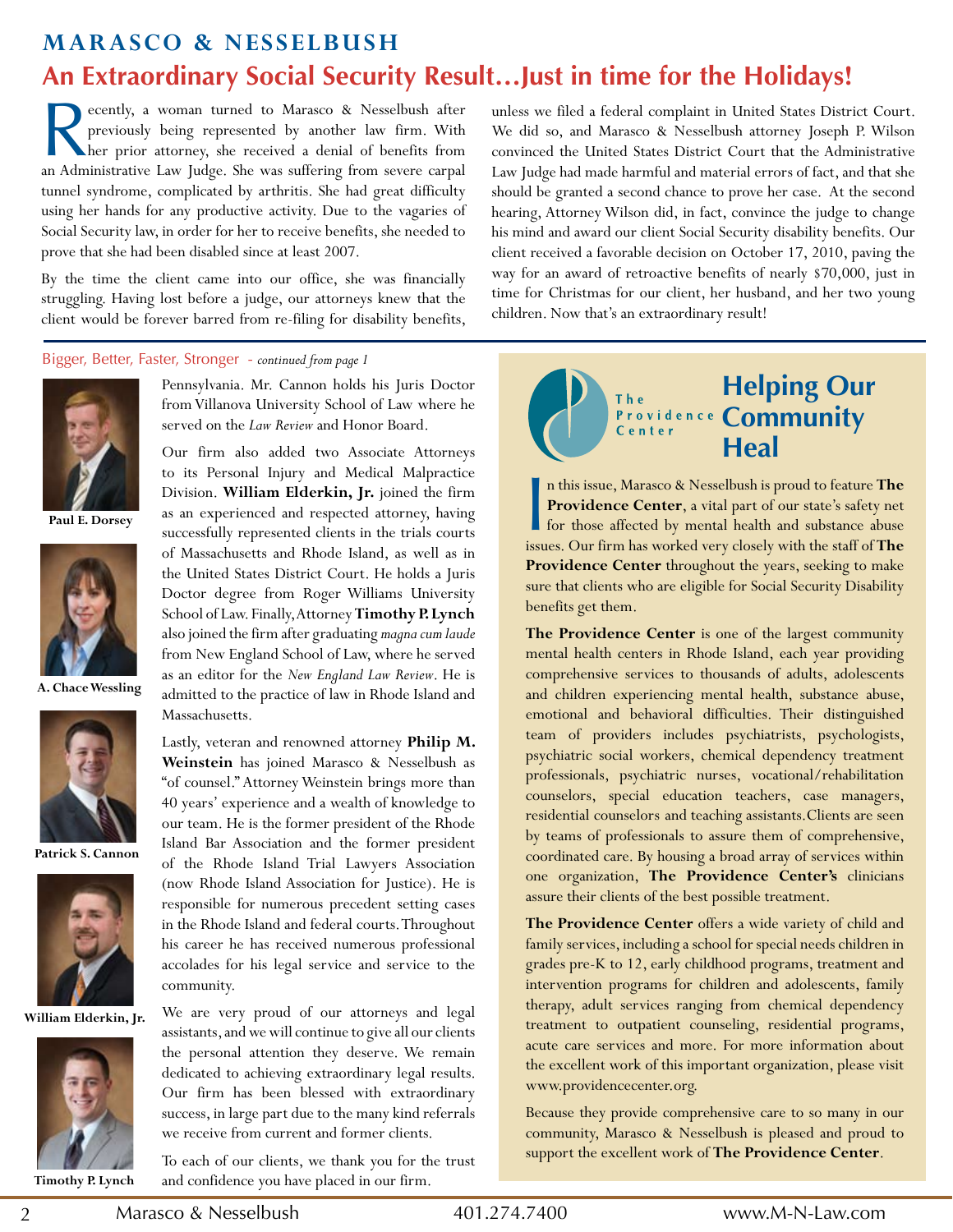# **WroNgful DeaTh Firm Holds Nursing Home Accountable for Negligent Care**

A confidential settlement was recently achieved in a medical malpractice/wrongful death claim against a nursing home. The case involved a 71 year old woman who had been placed in the facility due to a severe lung condition. She had been transferred to the nursing home from a local hospital with instructions to utilize a special machine to assist her with breathing.

Unfortunately, the nursing home staff failed to follow these instructions and did not provide the necessary treatment for two days. When the family of the woman inquired, the staff finally provided the appropriate care. Although she improved for a short period, the lack of breathing assistance for the two day period had weakened her, and her condition rapidly deteriorated. She died two days later.

In negotiating the claim, our firm successfully argued that the nursing home's inadequate care had caused her additional pain and suffering and had hastened her death. The nursing home ultimately agreed to compensate the family for the woman's demise and was compelled to accept responsibility for their negligence. Both her children and husband were consoled by the outcome without the stress associated with a protracted court battle.

Our firm realizes that no amount of money can adequately compensate a family for the premature loss of a loved one. However, in cases like this, a fair settlement can provide some degree of comfort to the survivors.



# Clip this and keep in the glove box of your vehicle

# What to Do If You Are In An Auto Accident

Call 911 right away. Do NOT move your vehicle until a police officer says it's OK, unless it's necessary for safety reasons.



 $\mathscr{A}$ 

 $\odot$ 

 $\bullet$   $\odot$ 

If you or your passengers are hurt, get medical help right away. If paramedics, EMTs, or police officers advise you or your passengers to take an ambulance to an emergency room, do it.

Get the names, addresses, and phone numbers of everyone who saw the accident happen (including other drivers and people walking on the street).

Get the names, addresses, drivers' license numbers and insurance information from all the other drivers involved in the accident.

If the person who hit you flees the scene before the police arrive, try to get the license plate number. Write down the plate number, state, color and model of car, if possible.

If possible, take pictures of the accident scene and damage to all vehicles with a camera or cell phone.

Never talk with an insurance company (even your own) before you talk with your attorney.

Please visit our website

www.**m-N-law**.com

or call us at

**(401) 274-7400** 

for more information or a free legal consultation about a car, truck or cycle accident.

> find us on facebook! Marasco And Nesselbush

Marasco & Nesselbush 401.274.7400 www.M-N-law.com 3